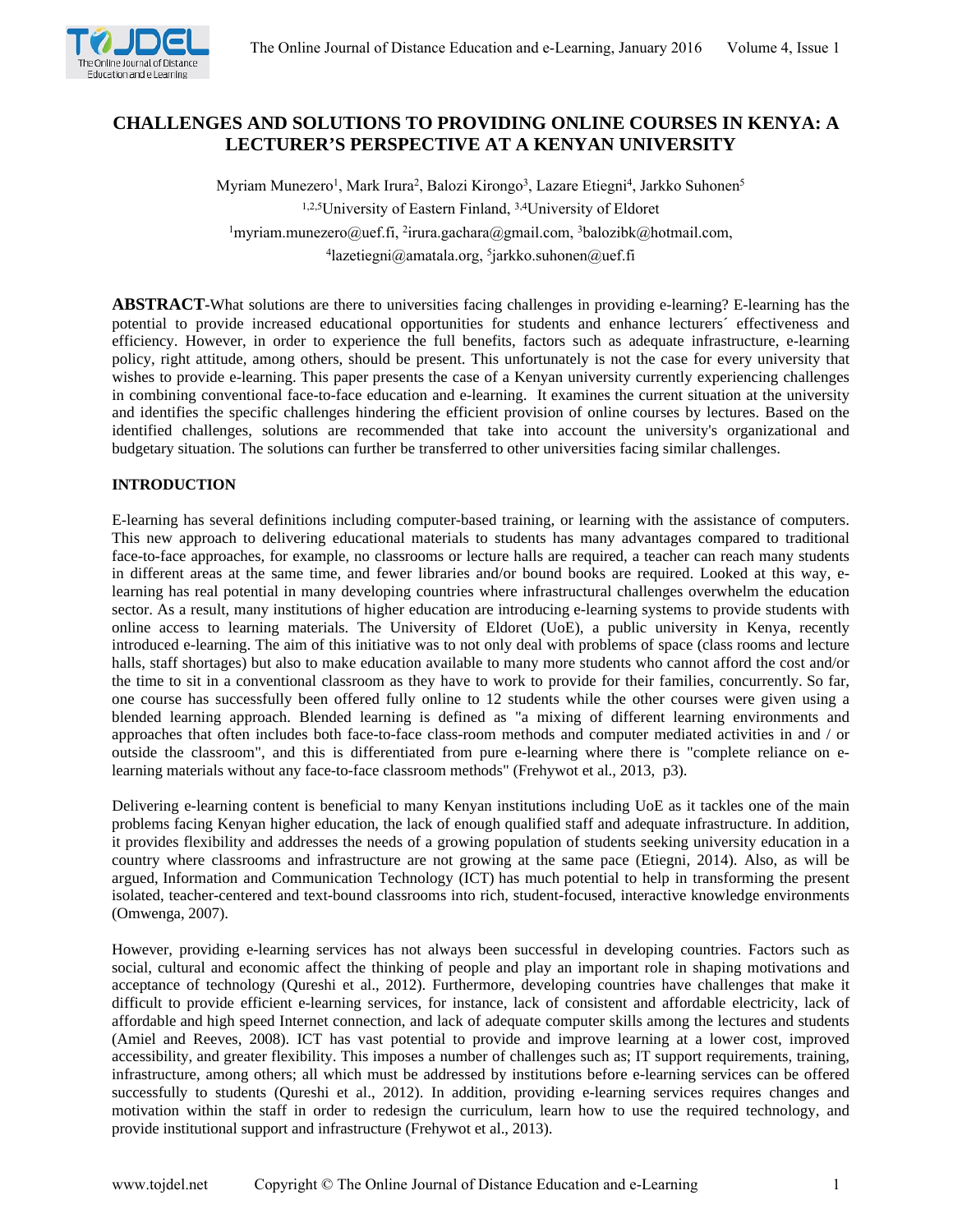

Tarus et al., (2015) in their quest to identify challenges to e-learning in Kenyan institutions conducted a survey with 148 staff members from three Kenyan public universities which are currently using e-learning in blended mode approach. Their work, similar to other related work (Frehywot et al., 2013; Qureshi et al., 2012) identified several challenges affecting e-learning and provided recommendations at a broad level. Though their findings are discussed in this paper, this work delves deeper into providing practical and even low cost recommendations that can easily be adopted and implemented at UoE and other similar universities. For example, one of the recommendations, implementing a Moodle club to provide IT and Moodle support and provide training, is currently being executed at UoE.

In summary, this work particularly focused on identifying and analyzing e-learning challenges from the lecturers' perspective, as the adoption of e-learning among lectures is central to its success. Six broad categories of challenges were identified that include; lack of infrastructure, insufficient training, poor Internet access, lack of technically adept users as well as lack of university support, privacy/security concerns, and lastly, motivation, and contextual factors. Based on the challenges, practical solutions are presented that address all of them. The recommended solutions provided are not only applicable to UoE but can also be useful for other universities at a similar stage.

#### **BACKGROUND**

### *E-Learning and ICT in Kenya*

According to Oredo (2008), the past decade has seen tremendous growth in the use of ICT, particularly in education in Kenya. ICT is embraced by a wide range of stakeholders in education including the government (Ministry of Education, Science and Technology), tertiary institutions, colleges, as well as the private sector. Many of these stakeholders agree that delivering courses online is beneficial for many Kenyan institutions as it tackles one of the main problems facing Kenyan higher education, the lack of quality staff (Etiegni, 2014). In addition, it provides flexibility and addresses the lack of classroom space for the growing population of students seeking university admission. A not so common benefit is that it reduces the number of students having to travel on the roads. With the increasing number of road accidents in Kenya, allowing students to take courses in the safety of their homes or offices might save lives (Etiegni, 2014).

Whilst the justification for e-learning is established, challenges to adoption, implementation and use of e-learning exist. For instance, universities like the Jomo Kenyatta University of Agriculture and Technology and the United States International University boast e-learning platforms such as Moodle and WebCT respectively (Odhiambo, 2009). However, students from both universities complain that their sites are not interactive, that more could be done as far as usability is concerned (Odhiambo, 2009). In addition, there have been hindrances to adoption of ICT in teacher training which naturally will adversely impact e-learning, namely lack of ICT infrastructure and poor access by teachers; lack of training and poor usage (Oredo, 2008). As an example, in his research on Kenyan public Primary Teacher Training colleges, Oredo (2008) found that the quantity of computer use in these colleges is as low as 14%, most of the time computers are just lying idle.

#### *ICT and E-Learning at the University of Eldoret*

UoE, (former Chepkoilel University College, a Constituent College of Moi University) has a student population of over 12,000 and is located in the town of Eldoret in the Rift Valley, Kenya. The university has full time working professionals and students who would like to take courses even if they work or reside outside of the university town. With the aim of improving education outcomes and in anticipation of increased number of students, UoE realized the significance and role that e-learning can provide. With the large number of students, e-learning can offer an opportunity for customized interactions, especially for marginalized students or those living in towns other than Eldoret.

# **ICT Preparedness at the University of Eldoret**

Currently lectures at UoE use and have the ability to use technologies such as; laptops, projectors, desktops, Microsoft Office, Internet and email, among others in order to research, create and present learning materials to students. Other uses to which computers are used include administrative work such as project management, statistical analysis, management of student records, and accessing other online services at UoE (such as library services). These interactions with technology assure the researchers that the lectures at UoE are computer literate. They further indicate that they have the capability to absorb and implement new online web technologies in education.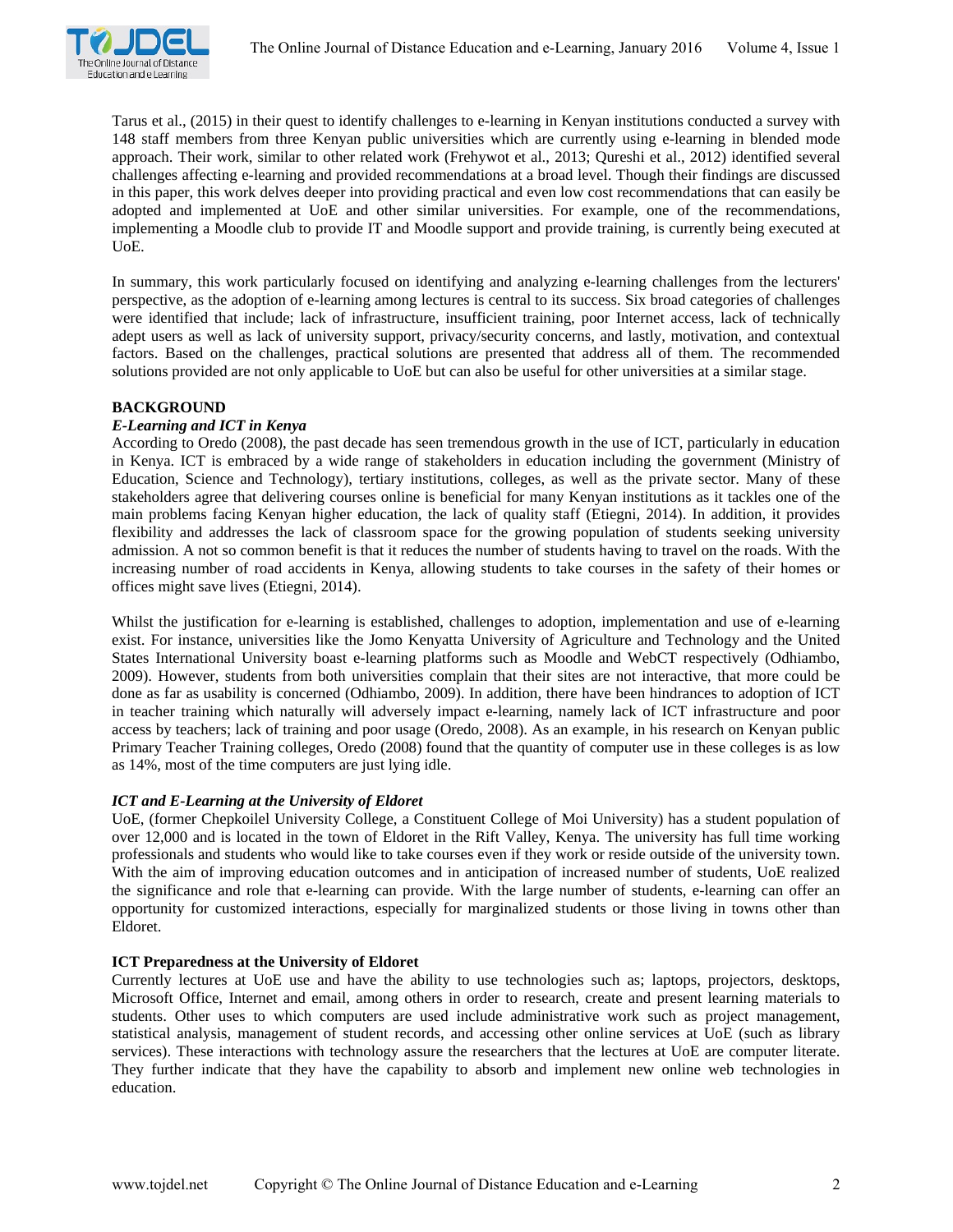

# **E-Learning at the University Of Eldoret**

E-learning, more specifically, the Moodle Learning Management System (LMS) platform was introduced at UoE in 2013 as part of a collaborative project between UoE and the University of Eastern Finland (UEF). The project aims to strengthen the use of ICT in education. UoE made its first effort in adopting e-learning by installing and integrating Moodle in their curriculum. Moodle was selected because it offers an opportunity for customized interactions and it is both effective and efficient - in terms of overall financial costs to the university. Also, UoE has made strides to improving their ICT infrastructure (for example, providing faster Internet access) which provides better support for e-learning.

In 2013, after installing Moodle, a hands-on, one-on-one training was provided to many of the lecturers by a researcher from UEF. The lecturers were trained in creating e-content, creating Moodle accounts, creating courses, and uploading and downloading materials. The rationale for training the lectures first was it was envisaged the lecturers would then also be competent and adept at cascading the knowledge to the students through issuance of tasks. In 2014, one more training session was held with the lecturers, with 2 other intensive training sessions further provided in early 2015. The second training session held in 2015 provided the setting for this work's research methodology, described in the section below. Overall, the training sessions have been effective in improving the skills of the lecturers as more lectures were able to create courses on Moodle.

So far, one course has been successfully run fully online; 12 students completed the course and received certificates. Other courses (59 courses to date) have primarily been provided using a blended approach, utilizing a mix of traditional face to face and e-learning. The blended-learning approach is suitable for UoE at this stage as it helps students to gradually get accustomed to new ways of teaching (Qureshi et al., 2012).

However, it has been noticed that currently Moodle is only being used for providing course materials, in the same format as they would be given in classroom. In addition, other Moodle functions, such as discussion forums, chats, assignment handling, have not been utilized at all. In addition, it has been noticed, that even though lectures are able to create a course on Moodle and upload materials, Moodle has not yet been well adopted and integrated into the learning process by both the lecturers and students; negating potential student-centred learning approaches inherent in the use of e-learning. Understanding the reasons behind this current state also motivated this study.

# **METHODOLOGY**

This study adopted a qualitative and quantitative approach using mainly a questionnaire as its data collection tool. In order to understand the current usage and identify challenges of lecturers using Moodle, a questionnaire was prepared and administered to a sample of 17 participants who are members of staff at UoE. The 17 participants were chosen for the study because of their participation in the first intensive Moodle training held at the beginning of 2015. Hence, the participants were familiar with Moodle and could report on the practical challenges they have faced.

The university has eight schools which include: Agriculture and Biotechnology, Business and Management Sciences, Education, Engineering, Environmental Studies, Economics, Natural Resource Management, and Science. At least two members of staff from each school were targeted. Eventually the participants in the training were distributed as follows: Agriculture and Biotechnology (1), Business and Management Sciences (1), Engineering (1), Environmental Studies (1), Economics (1), Education (2), Science (2). The remaining participants were drawn from the departments within the School of Natural Resource Management as follows: Department of Wildlife (1), Fisheries (2), and Forestry and Wood Science (5). The sample selection of participants was purposive; the main criterion to select trainees was based on the fact that the members of staff were involved with the curriculum (both courses and course descriptions) development and which forms the bulk of their day to day duties. Further, each of the participants had the requisite ICT skills due the nature of their current duties.

The questionnaire comprised of both multiple choice and open-ended questions, with the issues being explored along a four-point Likert scale, ranging from Strongly Disagree, Disagree, Agree and Strongly Agree. The respondents here were asked to rate their level of agreement. In addition, two open ended questions to mention any other relevant e-learning issues and opportunities were also included.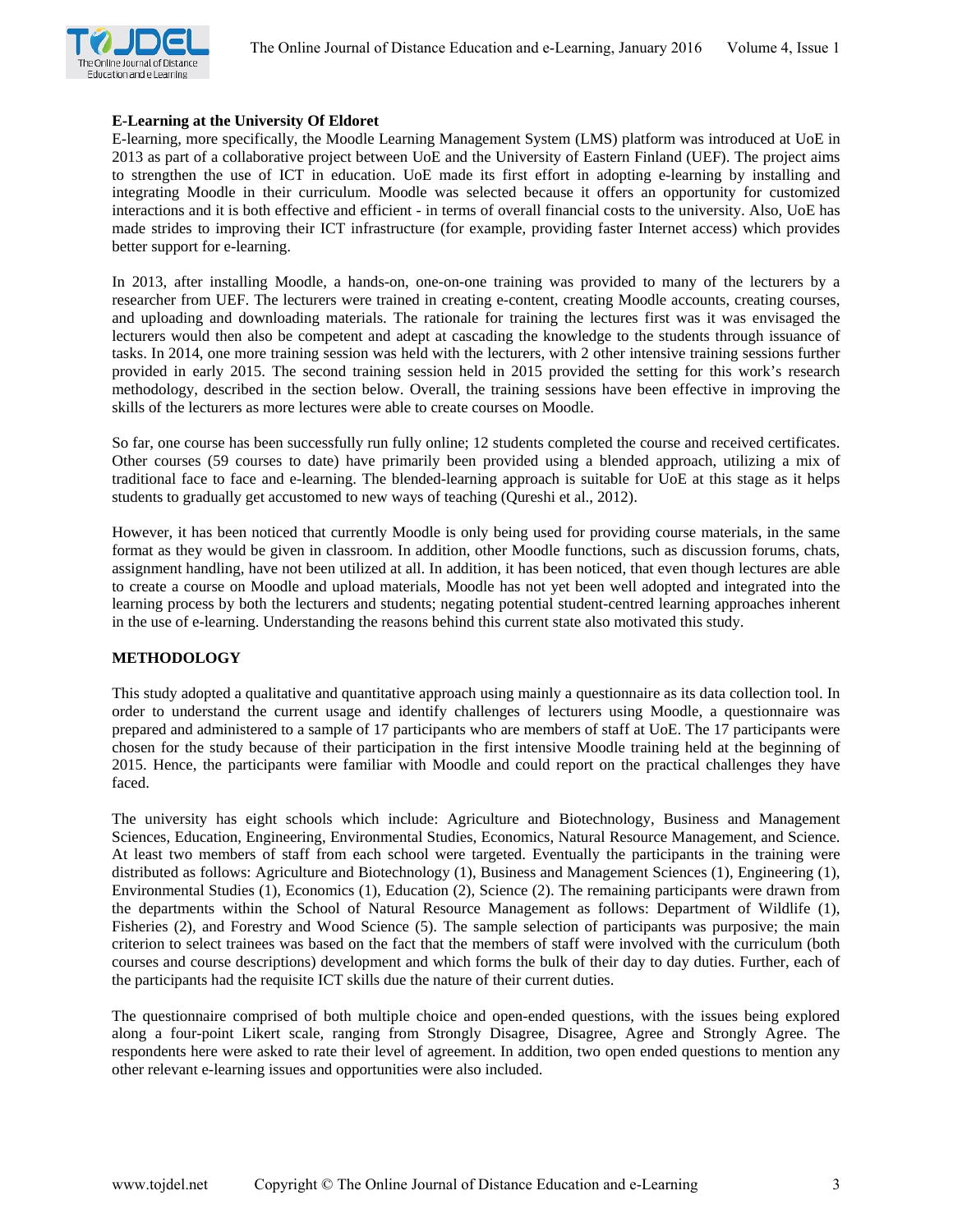

# **RESULTS**

In this section, findings from the questionnaire are discussed. The discussion focuses on each of the seven main challenges that have an effect on the provision of courses on Moodle at UoE.

#### *Infrastructure*

Infrastructure is arguably 'the' key to having successful provision of e-learning. In the questionnaire, participants were asked to give their views on the current ICT infrastructure situation at UoE, both from within and outside campus. Table 1 summarizes the views of 16 lectures who responded to this question.

|                                                                                            | Strongly<br>Agree   | Agree | Disagree | Strongly<br>Disagree |
|--------------------------------------------------------------------------------------------|---------------------|-------|----------|----------------------|
|                                                                                            | Percentage Scores % |       |          |                      |
| I find that the supply of electricity interferes with using<br>Moodle                      | 23.53               | 52.94 | 17.65    | 5.88                 |
| I find the cost of Internet affordable to me                                               | 18.75               | 50.00 | 31.25    | 0.00                 |
| I find access to Internet reliable (available everyday)                                    | 5.88                | 29.41 | 47.06    | 17.65                |
| I find the speed of Internet convenient to download or<br>upload course material on campus | 5.88                | 23.53 | 52.94    | 17.65                |
| I am able to access Moodle outside of campus                                               | 23.53               | 41.18 | 29.41    | 5.88                 |
| I find the speed of Internet convenient to download or<br>upload course material at home   | 18.75               | 18.75 | 47.06    | 12.50                |

**Table 1**: Participant's responses on ICT infrastructure

From Table 1 it can be noted that infrastructure is a concern to providing e-learning successfully at UoE; majority of the lecturers both strongly agree and agree that electricity is an issue on campus. This adversely impacts the use of Moodle, for example, if there is a power cut at the exact time when an assignment is due, or during an online quiz.

Additionally, the cost, speed, and access to Internet is an issue of concern. 68.75% both strongly agree and agree that they can afford to pay for their own Internet connection, while 64.71% feel that they do not have adequate reliable Internet. And 70.59% feel that the Internet speeds are not adequate. These Internet issues therefore pose a negative impact on the delivery of courses, especially if students are not able to interact with their lecturers online or are unable to upload/download learning materials due to unreasonable Internet speeds.

# *ICT Support*

This section sought to examine the level of support provided for Moodle for lecturers and students within campus. Table 2 reveals the views of 16 lectures who responded to this question.

| <b>Table 2:</b> Participant's responses on ICT support                    |                   |       |                     |                      |  |
|---------------------------------------------------------------------------|-------------------|-------|---------------------|----------------------|--|
|                                                                           | Strongly<br>Agree | Agree | Disagree            | Strongly<br>Disagree |  |
|                                                                           |                   |       | Percentage Scores % |                      |  |
| The university provides enough support for e-learning                     | 5.88              | 35.29 | 35.29               | 23.53                |  |
| There is adequate IT support for lecturers when using<br>Moodle on campus | 5.88              | 23.53 | 58.82               | 11.76                |  |
| There is adequate IT support for students when using<br>Moodle on campus  | 6.25              | 18.75 | 43.75               | 31.25                |  |

**Table 2**: Participant's responses on ICT support

Based on the agreement to all the three statements in Table 2, it can be observed that the lecturers view the support for Moodle and e-learning in general, for both students and lecturers, as inadequate. Support for e-learning from senior management has been identified as critical for its successful implementation (Birch and Burnett, 2009; Browne et al., 2008); thus, the lack of support at UoE further poses a great concern.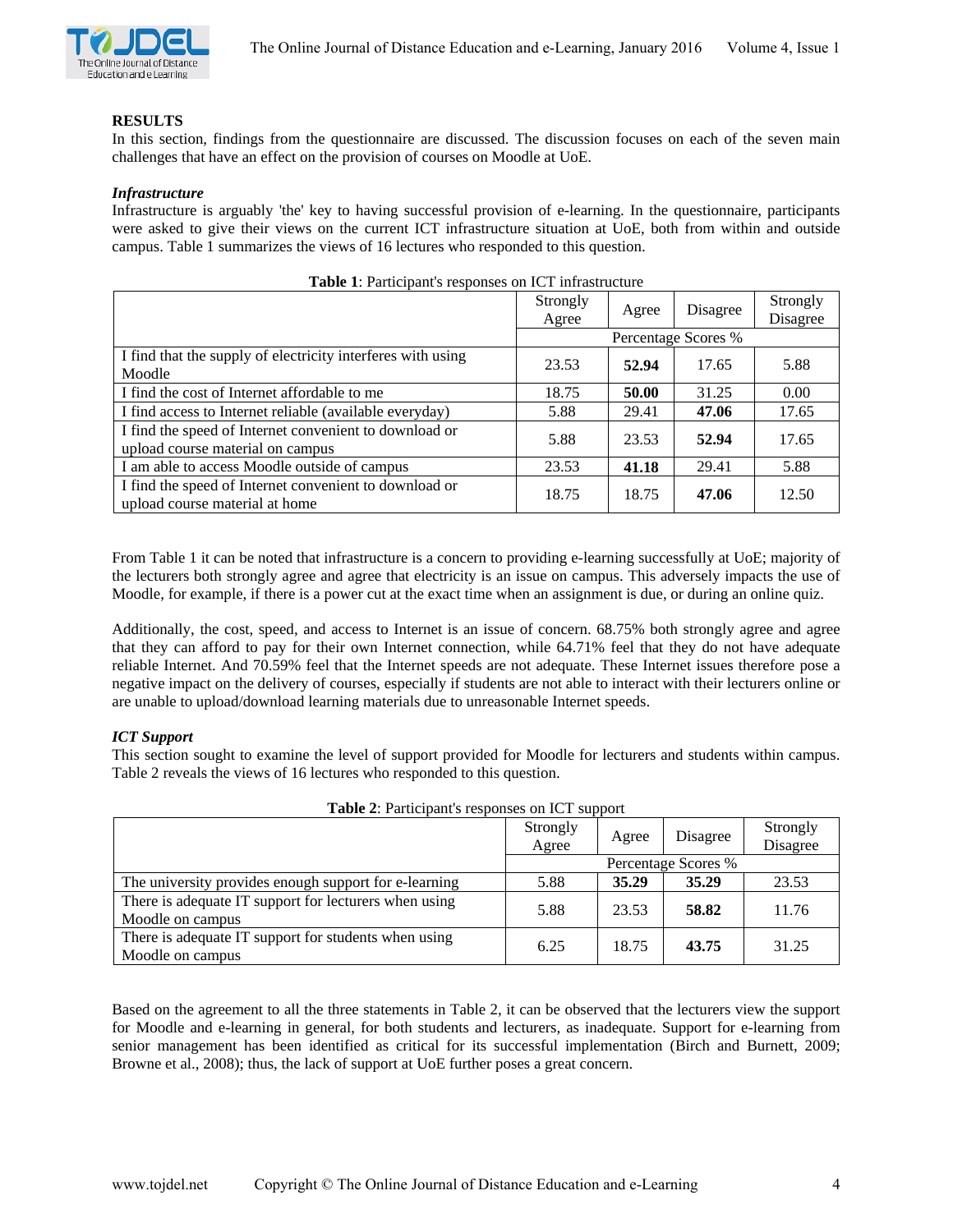

### *Security, Privacy and Copyright*

The aim of security-related questions was to investigate whether there was a general awareness and or concern among the lectures regarding the security and data privacy of accessing and sharing materials on Moodle. 16 responses were received to these questions which are displayed in Table 3.

Most lecturers are aware of existing standards which can be used to support privacy/data protection requirements. Furthermore, most lecturers do not think their students would spread malware through Moodle in the uploaded assignments. However, this needs to be understood within the backdrop of ICT security awareness - for which training is yet to be undertaken for staff and students. The real or perceived ICT threats are also not yet well understood and appreciated.

|                                                                                                                 | <b>Strongly Agree</b> | Agree               | Disagree | Strongly<br>Disagree |
|-----------------------------------------------------------------------------------------------------------------|-----------------------|---------------------|----------|----------------------|
|                                                                                                                 |                       | Percentage Scores % |          |                      |
| I am aware of existing standards which can be used to<br>support privacy/data protection requirements in Moodle | 5.88                  | 70.59               | 23.53    | 0.00                 |
| I (would) feel safe when downloading assignments from<br>students                                               | 0.00                  | 70.59               | 23.53    | 5.88                 |
| The university has guidelines for using Moodle for lecturers                                                    | 6.25                  | 31.25               | 56.25    | 6.25                 |
| I am comfortable with providing my course material online                                                       | 11.76                 | 58.82               | 17.65    | 11.76                |

**Table 3**: Participant's responses on security concerns

Based on Table 3, 62.50% of the 16 participants who responded both disagree and strongly disagree that there are guidelines in place to address the usage of Moodle at the university. This shows that the importance of guidelines on ICT usage, specifically Moodle, have not yet been articulated and disseminated at the university. Whilst policies and guidelines will not ascertain proper online conduct, they are important to put in place for both students and lecturers.

Altogether, based on the lecturers' responses, they are optimistic as they would go ahead to provide courses online despite security/privacy/copyright challenges.

#### *Motivation*

Motivation has to do with a focus on 'self-drive' and how it impacts Moodle being successfully implemented at UoE. In this study, the lectures motivation was investigated by looking at their skills levels, willingness to use Moodle, as well as need for incentives. 16 of the participants responded to this question and their views are summarized in Table 4 below.

|                                                                                  | <b>Strongly Agree</b> | Agree | Disagree | Strongly<br>Disagree |
|----------------------------------------------------------------------------------|-----------------------|-------|----------|----------------------|
|                                                                                  | Percentage Scores %   |       |          |                      |
| I find that providing courses online is a good idea                              | 58.82                 | 41.18 | 0.00     | 0.00                 |
| I am motivated to provided courses on Moodle                                     | 29.41                 | 35.29 | 29.41    | 5.88                 |
| I believe I have sufficient skills to provide a<br>course on Moodle              | 41.18                 | 17.65 | 41.18    | 0.00                 |
| I am confident in using Moodle                                                   | 23.53                 | 41.18 | 35.29    | 0.00                 |
| I find Moodle user-friendly                                                      | 25.00                 | 62.50 | 12.50    | 0.00                 |
| Being able to be compensated for putting content<br>on Moodle is important to me | 58.82                 | 17.65 | 17.65    | 5.88                 |

**Table 4**: Participant's responses on motivation

Based on the responses, it was observed that on the one hand most of the participants strongly agree that online courses are a good idea and that Moodle is user friendly. 64.71% of the lecturers both strongly agree and agree that they are motivated to provide courses online in Moodle. On the other hand, an even larger number, 76.47% both strongly agree and agree that they would want some incentives and compensation to use Moodle. These results seem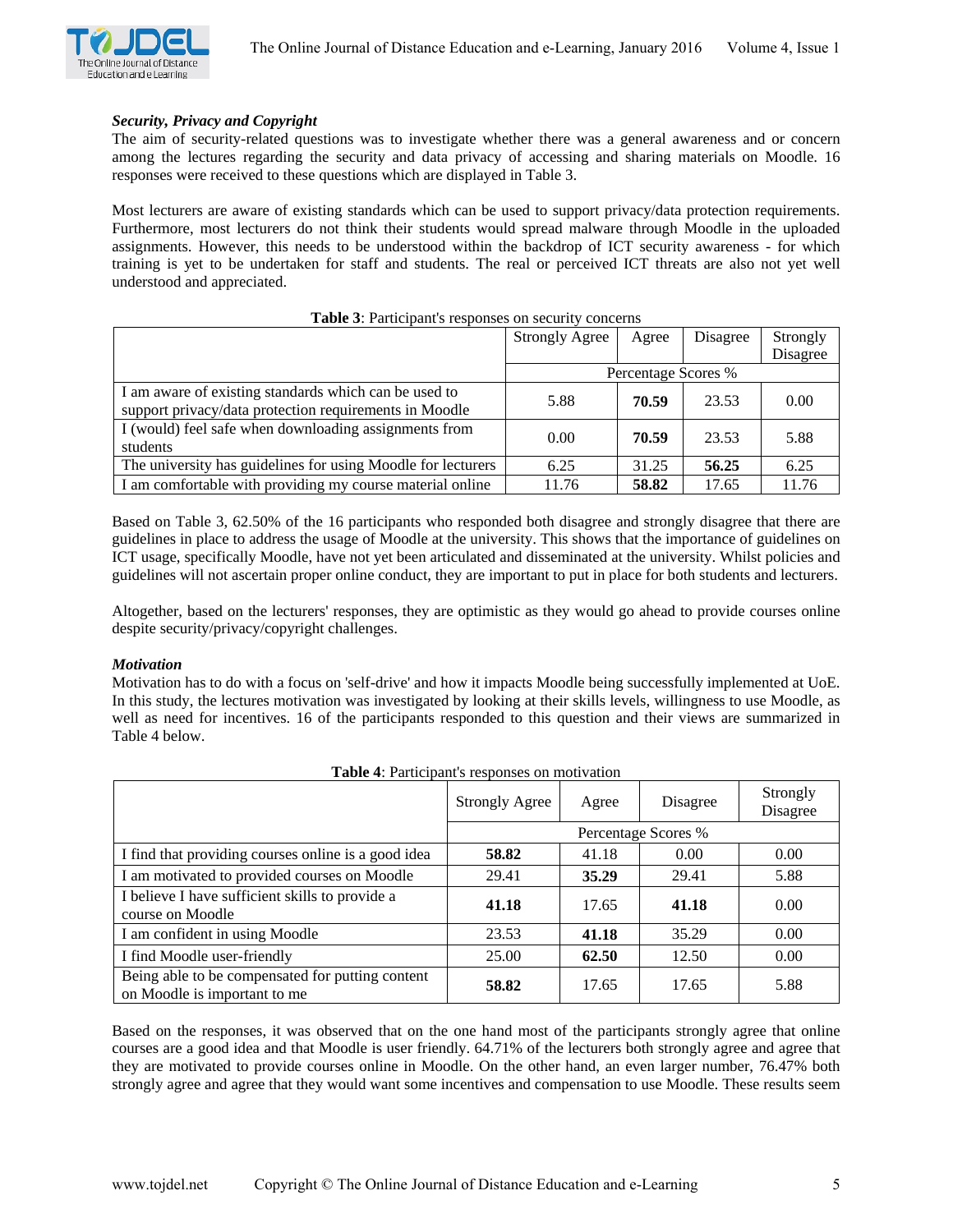

to contradict each other; it is therefore arguable that the desire for incentives might be contributing to the slow uptake of Moodle at UoE mentioned earlier.

Moreover, that 41.18% disagree they have sufficient skills to offer courses online using Moodle; is quite significant in light of the sample. Perhaps it can be argued even though they have some have received some training, they are not yet confident in using Moodle.

# *Social Aspects*

The questionnaire further inquired from the participants if enabling online communities for student interaction and discussion was desirable for learning. Table 5 shows the 17 responses from the participants.

| <b>Tuble 0.</b> I distribute a reaponded on additional concernative $(99)$            |                       |       |          |                      |
|---------------------------------------------------------------------------------------|-----------------------|-------|----------|----------------------|
|                                                                                       | <b>Strongly Agree</b> | Agree | Disagree | Strongly<br>Disagree |
|                                                                                       | Percentage Scores %   |       |          |                      |
| I like that I can engage with students online                                         | 47.06                 | 47.06 | 5.88     | 0.00                 |
| I think online discussions are important (student-<br>student) for learning           | 58.82                 | 41.18 | 0.00     | 0.00                 |
| I think online discussions are important (student-<br>teacher) for learning           | 47.06                 | 47.06 | 5.88     | 0.00                 |
| I find that using Moodle makes it easier for students to<br>communicate with lectures | 41.18                 | 52.94 | 0.00     | 5.88                 |
| I prefer more face to face interaction                                                | 23.53                 | 17.65 | 52.94    | 5.88                 |

**Table 5**: Participant's responses on social concerns (%)

Based on the responses, 94.12% both strongly agree and agree that they like that they can engage with students online. All the participants both strongly agree and agree that these online discussions are important: either between students or between lecturers and their students. In addition, all the participants both strongly agree and agree that Moodle facilitates easier communication between lecturers and their students. These are all scenarios afforded by Moodle, which are important in improving learning outcomes.

Nevertheless, 58.82% both strongly disagree and disagree that they prefer face-to-face interaction than online communication. This stems from the view that if online interactions are encouraged, many students might not attend classes. This indicates a need for exposure to blended learning pedagogical approaches because they might not be well understood at this stage of the implementation.

# *Course Administration*

The functions of an LMS, such as Moodle, are meant to provide more efficient handling of assignments, grading, structuring and sharing of learning materials. With this item, it was important to find out from the participants on which functions of Moodle were important to course administration. Table 6 displays the views of 16 participants who responded to these items.

|                                                                                             | <b>Strongly Agree</b> | Agree | Disagree            | Strongly<br>Disagree |
|---------------------------------------------------------------------------------------------|-----------------------|-------|---------------------|----------------------|
|                                                                                             |                       |       | Percentage Scores % |                      |
| Receiving assignments and providing feedback to<br>students on Moodle is important          | 35.29                 | 58.82 | 5.88                | 0.00                 |
| Receiving assignments and providing feedback to<br>students on Moodle is convenient         | 29.41                 | 70.59 | 0.00                | 0.00                 |
| I find it easy to get online support in using Moodle<br>(e.g. Internet search, Moodle docs) | 18.75                 | 56.25 | 25.00               | 0.00                 |

**Table 6**: Participant's responses on course administration

94.12% of the participants both strongly agree and agree that using Moodle to receive soft copy assignments and to give feedback to students is important and convenient. This certainly makes it easier for students and lecturers to submit and provide feedback on assignments respectively.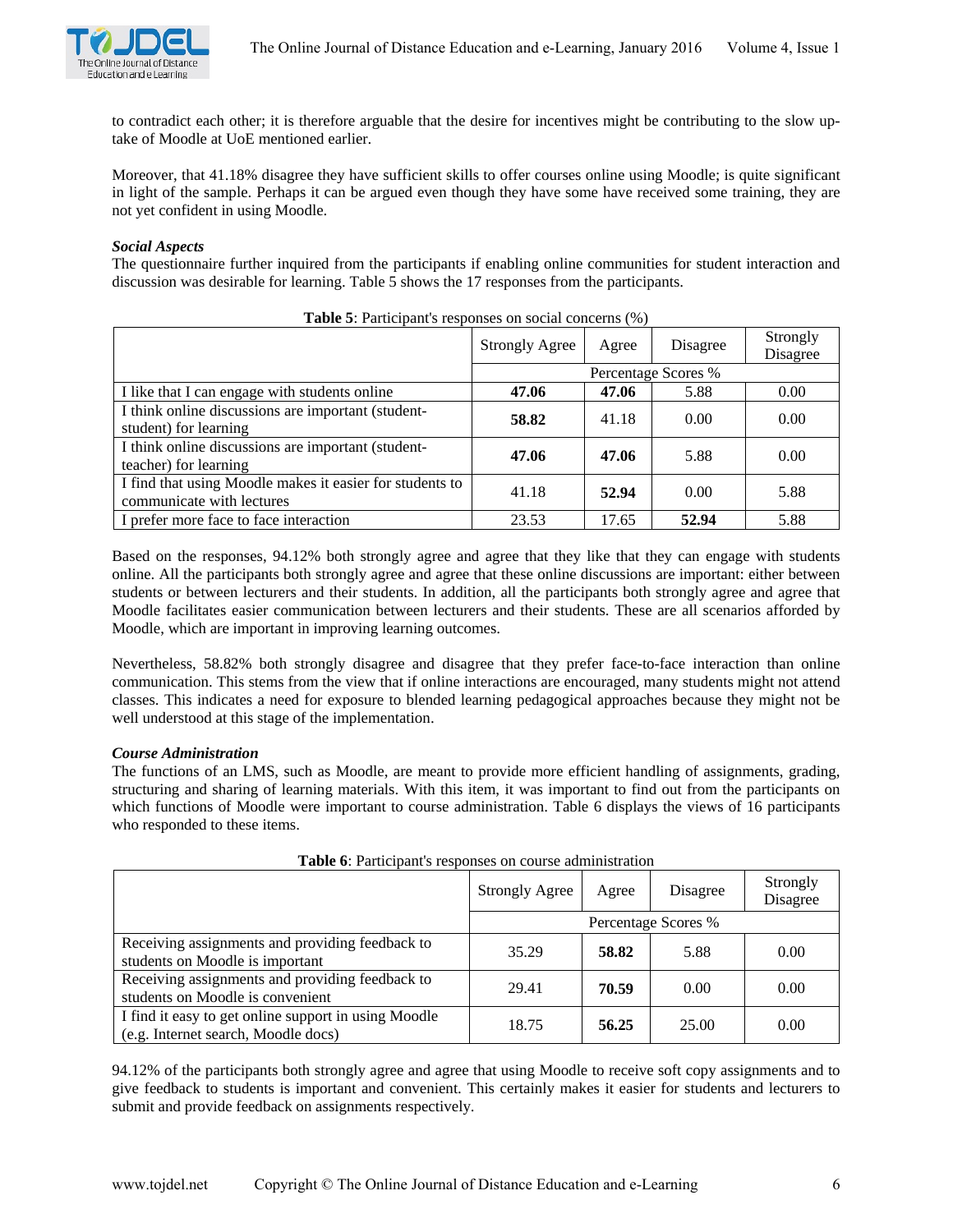### *Preparation of Learning Materials*

The introduction of e-learning at any university causes shifts in how lecturers prepare their lessons, issue handouts and generally carry out their teaching. Thus, questions were posed to the participants to obtain their views in this area. All 17 participants gave their responses on these items.

|                                                                       | <b>Strongly Agree</b> | Agree | Disagree | Strongly<br>Disagree |  |
|-----------------------------------------------------------------------|-----------------------|-------|----------|----------------------|--|
|                                                                       | Percentage Scores %   |       |          |                      |  |
| I find it difficult to layout/structure course<br>material for Moodle | 0.00                  | 11.76 | 70.59    | 23.53                |  |
| I find communicating concepts with<br>students in Moodle restrictive  | 0.00                  | 11.76 | 64.71    | 23.53                |  |

| <b>Table 7:</b> Participant's responses on learning material preparation |  |  |
|--------------------------------------------------------------------------|--|--|
|--------------------------------------------------------------------------|--|--|

Most of the participants find that structuring of courses and communicating through Moodle is not difficult. Additionally, most lecturers do not find Moodle restrictive in terms of pedagogy - and they were confident that they could handle a broad spectrum of subjects in their courses adequately. This is positively reinforces the existence of capability and understanding at UoE for carrying out e-learning, but only at a general level.

Despite this, there were certain exceptions; there are courses that participants felt could not be provided efficiently on Moodle, due to their abstract or practical nature; these are shared below.

### *Contextual Concerns*

In this section, other concerns that were brought up by the participants are discussed, apart from the above challenges. To begin with, three lecturers cited courses like Entomology, Pathology, Fluid Mechanics, Physics and Mathematics as being difficult to teach using Moodle. Reasons for this included the practical nature of the courses, inability for students to problem-solve without hand-holding.

Also, six lecturers do not see Moodle complementing but rather competing with class attendance, and so have a problem with Moodle as a substitute. Reasons for this include that face to face interaction actually motivates and inspires learners (the LMS might be impersonal); a teacher can gauge the level of comprehension in class through student interactivity, that using Moodle might encourage academic dishonesty (sharing of logins, cheating on exams and tests) and impede direct communication between lecturers and students.

Whereas these are valid concerns to the lecturers, it shows the broader need for tackling training in Moodle from a stance that highlights the role of pedagogy and what a blended approach entails. All the same, it reinforces the need for a blended approach at this stage of Moodle implementation at UoE.

# **CHALLENGES AND RECOMMENDATIONS**

This study set out to explore existing challenges impeding the effective provision of courses on Moodle at UoE. Based on the questionnaire responses (from the Methodology), the seven broad challenges have been banded into six categories; lack of e-learning and Moodle skills, infrastructure, Internet access, university support, security, and motivation. Figure 1 illustrates the challenges and in the subsections to follow, each category is discussed in more detail. Moreover, for each category, practical recommendations are provided to the staff and the university in order to move beyond these challenges.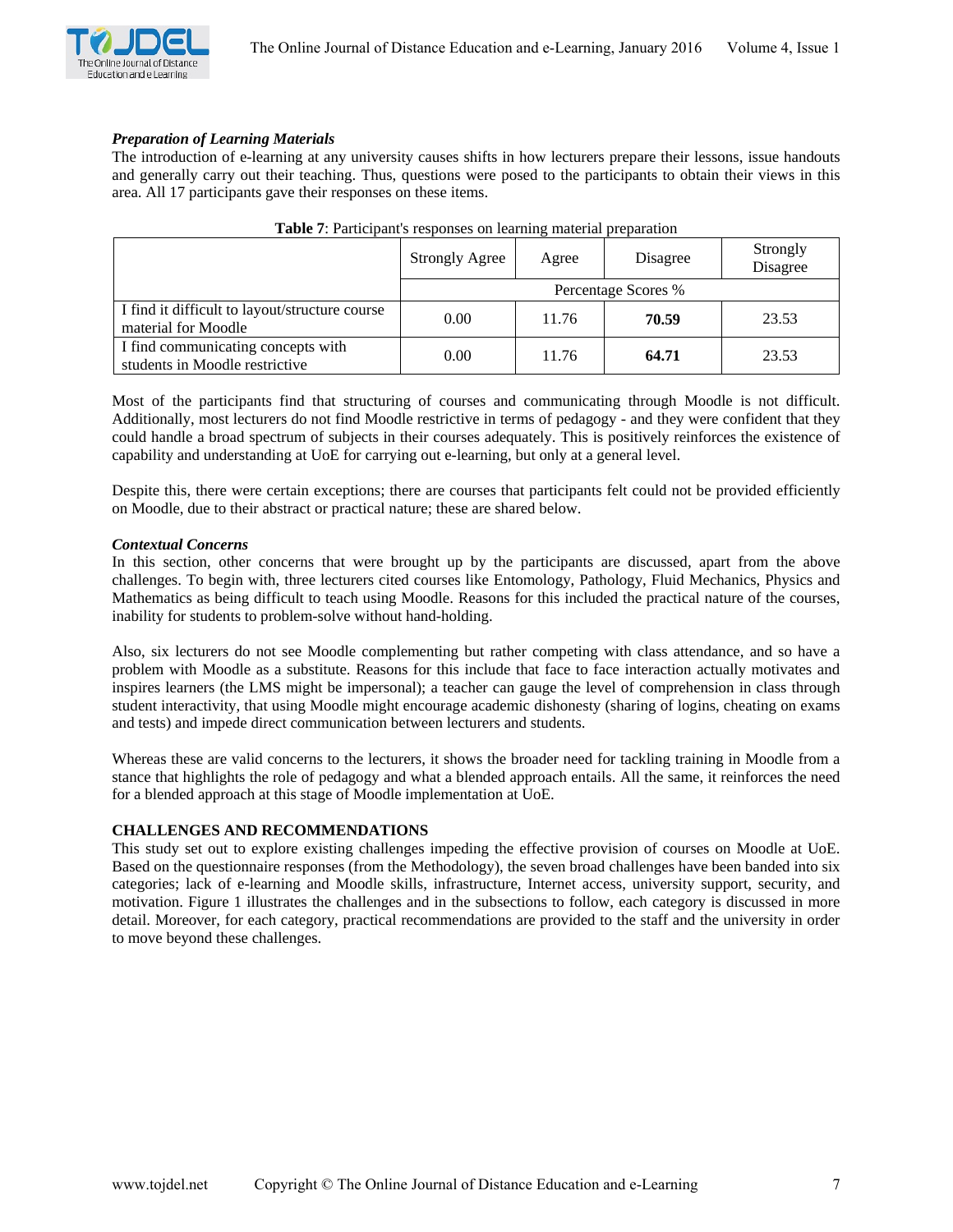



**Figure 1**: Challenges that adversely impact the provision of online courses at UoE

# *E-Learning and Moodle Skills*

**Description:** The ability to use e-learning tools is a significant success factor in the provision of online courses. However, from the questionnaire responses, it was identified that there is a lack of sufficient e-learning and Moodle skills. Among all the responses, the majority stated that they had received between 0 and 3 training sessions on Moodle (66.7%), which is insufficient. Especially since the majority (72.2%) has had no previous training on any other e-learning platforms; Moodle is their first e-learning tool. This was also reiterated by some staff members who said that 'hands-on' awareness was needed among the staff and students, suggesting that further training is needed. So this is an important challenge that needs to be resolved systematically since in the current UoE setting the lecturers are responsible for introducing and guiding their students on using Moodle.

**Recommendations:** All the lectures who responded to the questionnaire are computer literate and currently use computers for their lesson preparation and classroom teaching. However, these skills may not be adequate for them to intuitively use Moodle in teaching as well as in developing effective and well-designed e-content. The solution to this is an emphasis on more training in the effective use of Moodle and encouraging users to practice on their own.

Based on the responses, there is a group of staff (11 %) that has received more training than the others. With further training, this particular group can become the champions of Moodle at UoE. Each staff member from this group, can then team up with a less experienced colleagues for a period of time to also train them to improve and increase their use of Moodle.

In addition to this group of Moodle champions, another solution is envisioned. The solution lies in the formation of a Moodle student club. The club would be the change agents appointed to drive the use of Moodle and provide support. The club would comprise of students who have been trained on Moodle and have skills in IT (for instance, installation, and maintenance), digital content creation, and communication and research (i.e., training). When the Moodle club is institutionalized, it will lower the total cost of ownership of the Moodle implementation - because students can be cheaper to train, hire or issue with study credits, than hiring professionals to do similar work. Additionally, it would create a sense of ownership and responsibility to the students and the university.

Finally, the university should further encourage the lecturers and students from the Moodle student club to attend and participate in e-learning conferences and workshops for increased knowledge management (for example, elearning Africa; International Conference on e-learning - http://elearning-conf.org; IST Africa conference http://www.ist-africa.org).

# *Infrastructure*

**Description:** Infrastructure by far is the biggest barrier to providing courses on Moodle. The biggest concerns over the infrastructure include electricity, availability of computers, and access to existing computer labs at the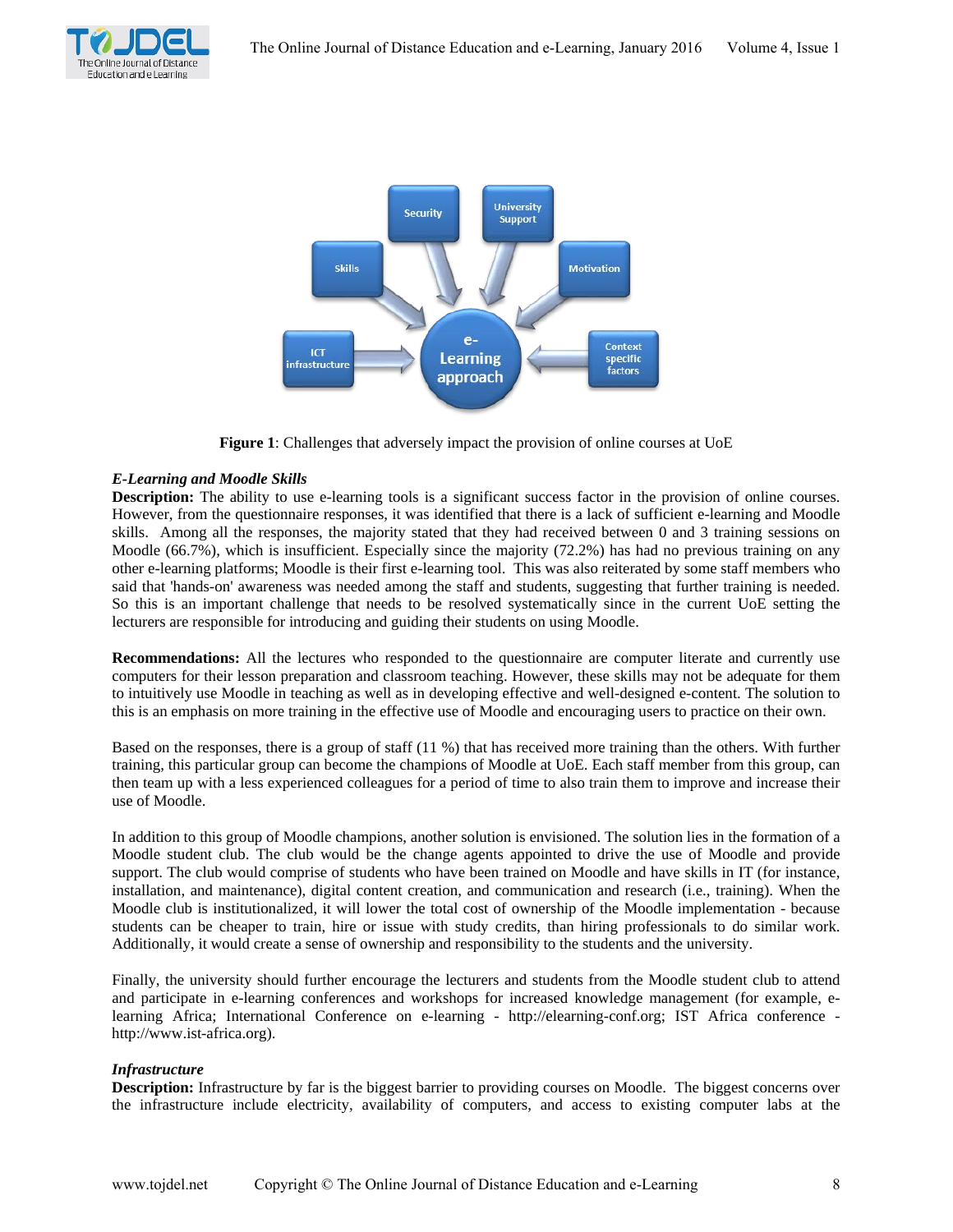university. Infrastructure is arguably the key to a successful provision of e-learning. With electricity concerns, majority of the responses agreed that (yes) it is a big problem and interferes with e-learning. The frequency of power outage cited currently is almost once a week, with each power outage ranging from 20 minutes to almost 24 hours (during study time).

Another significant barrier to Moodle usage is lack of computers and access to current computers. Challenges to do with access to computers are of two kinds; firstly that there is a lack of sufficient computers, and secondly, that students lack access to the existing computers. This is attributed to real concerns over the physical loss of computer equipment in the labs - and which has occurred in the past. Consequently, some labs at UoE are completely inaccessible to some students without the present supervision of a staff member.

**Recommendations:** Whereas power outages may be beyond the control of UoE administration, it is prudent for universities in a similar position to make alternative power arrangements such as generators or batteries. For instance, some departments at UoE (e.g., Department of Forestry and Wood Science) have already installed a generator. However, challenges still remain because there is no in-house expertise to service and maintain the equipment. Thus, due to lack of maintenance of generators, power problems still persist. This indicates a need for the procurement department to work closely with the respective schools and departments in order to identify support services which need to be out-sourced. Ideally, a third-party supplier with the requisite service level agreement would be able to give specialized maintenance and service to the power backup arrangement.

In order to address the challenge of access to existing computer labs, many of the departments at UoE can follow a model in their labs, where a student is designated a role to look after a computer. This model is currently being used in the School of Agriculture labs at UoE and has proven to work for them. It is something that other schools and departments can borrow and learn from. The model, in particular, requires the right kind of personnel, with the right skills and responsibilities to oversee lab equipment during their shift hours. The Moodle club proposed in previous sections is a probable solution to this challenge; as it could be mandated to also manage the labs for longer period of time.

Moreover, at UoE, it has been observed that many students have smartphones as opposed to personal laptops. Thus deploying a mobile version of Moodle could prove to be another solution to the limited number of computers available.

It is further recommended that UoE nurtures the requisite strategic partnerships with industry or other academic institutions with an overall goal of improving the provision of computer access and availability, for example through leasing of equipment.

# *Internet Access*

**Description:** Whilst Internet access is part of infrastructure, it deserves to be discussed separately as it is also one of the big barriers to e-learning at UoE. Whereas the questionnaire responses indicated that the cost of Internet access was affordable to the participants; majority said that the access is not reliable and the connection speed when it is available is not satisfactory. Furthermore, Internet access is poor outside of campus which makes it difficult for UoE to achieve its vision of providing courses everywhere at anytime.

**Recommendations:** Internet access ought to be a right for everyone in this academic setting, particularly for the lectures and students at UoE. With the growing provision of Internet access at reasonable prices in Kenya and projects like Internet.org (https://internet.org/) and Google's project loon (https://www.google.com/loon/) that aim to provide Internet connection to areas that do not have, reliable and fast Internet, access is envisioned to not be a big hindrance to UoE in a few years' time.

Currently, UoE has installed a fiber optic cable connection at the university. The cable is connected to the University main Internet server. Moreover, monitoring systems can be improved and a proxy server, including bandwidth allocation put in place, such that the bandwidth use is closely monitored to ensure emphasis on learning related work. On the other hand, it is still notable that there is no redundant provision of Internet access to the university. It means there is no failover whenever the main ISP links are unavailable - and this impacts adversely on access to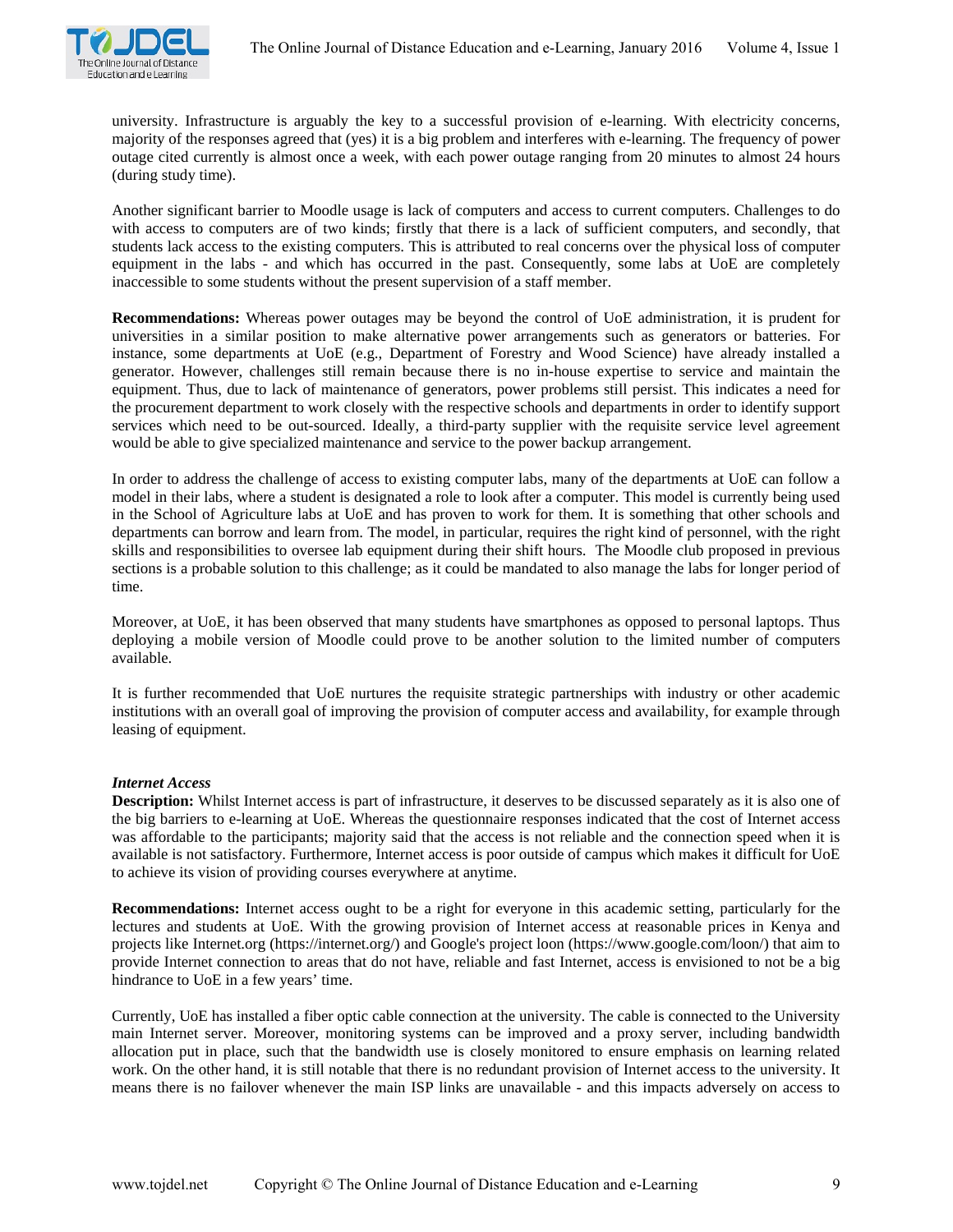

Moodle. The university therefore has to consider procuring from a different ISP backup links that ensure learning continues.

Similarly, the bandwidth speeds have to be improved from the current 30Mbps in order to support multiple concurrent users - especially during peak times of the day whence staff and students might be accessing Moodle and the Internet.

Also, in case there is continued poor Internet access, UoE can further customize their Moodle version to allow it to be accessible offline. This can be addressed with the use of for instance, the application cache interface (https://html.spec.whatwg.org/#appcache). Using the application cache, allows for offline browsing and availability of learning materials even when the Internet is down.

### *University Support*

**Description:** For e-learning to succeed, it needs to be supported by the university. Unfortunately, more than half of the responses (55,5%) acknowledged that the university does not give enough support to e-learning, 66,7% felt that there was not enough IT support to the lectures when using Moodle, and even more (72,2%) felt that there was not enough IT support for students when using Moodle.

**Recommendations:** UoE should create an e-learning policy in order to streamline the activities. These activities include providing access to computers or creating a plan to optimize the use of existing computers. Providing a good reliable Internet connection and providing IT support can in particular be provided by the Moodle student club described in the discussion section below. The club would be responsible for installations, maintenance, assisting with uploading, downloading, etc. The policy should further outline guidelines for using Moodle, and in particular address security issues as discussed further below.

Another important consideration, closely related to the recommendation, is the need for the university to allocate a dedicated staff member from the ICT department whose role will be to coordinate and oversee the overall implementation of Moodle across schools and departments. The Moodle club might address training and adoption challenges among staff and students; but there are other concerns that require purely technical and strategic interventions. These may include issues such as software patches in case of security or upgrades, business continuity planning for e-learning, planning and monitoring allocation of resources (computers, servers, bandwidth and even technical support), software audits or reports in the event of security breaches. This is therefore an important technical role that can support all the activities of the e-learning community at the university.

#### *Security*

**Description:** Although the questionnaire results show that majority of the staff are comfortable with providing their course material online (72,2%), the open question asking about the biggest challenge to providing online courses provides different insight. Some of the lecturers are quite worried about providing their lecture materials online. This concern was expressed by the following phrases and words: 'mistrust of materials being pirated by others', 'piracy and plagiarism', 'security' and 'Internet security issues'. This comes down to the concern about the protection of their hard-work included in the learning materials. The lectures do not want their materials to be downloaded or distributed to just anybody as this increases the chances for them being misused to profit others, with no attribution to the original author of the material. This security concern was also reiterated by the Dean at the School of Natural Resource Management, as being a major hindrance to the lectures to providing online courses.

Additionally, there were concerns about security including mistrust of other students being able to login on behalf of others. The concern on security in this context has two aspects: protection of learning material and assurances that only the authorized students will access the materials and participate in the course discussions or submit assignments.

**Recommendations:** Protecting learning materials from misuse without acknowledgment; is almost impossible. Once material is online, it is difficult to prevent those who want to misuse it from to doing so. However, there are measures that UoE can take to deter these actions or make it difficult. A simple approach would be to watermark and / or password-protect the pdf documents uploaded on Moodle. The watermark would ensure that even when redistributed, the original author's name or signature is there. Password protecting the documents ensures that only students with the password are able to read the materials - especially if they are distributed electronically. Secondly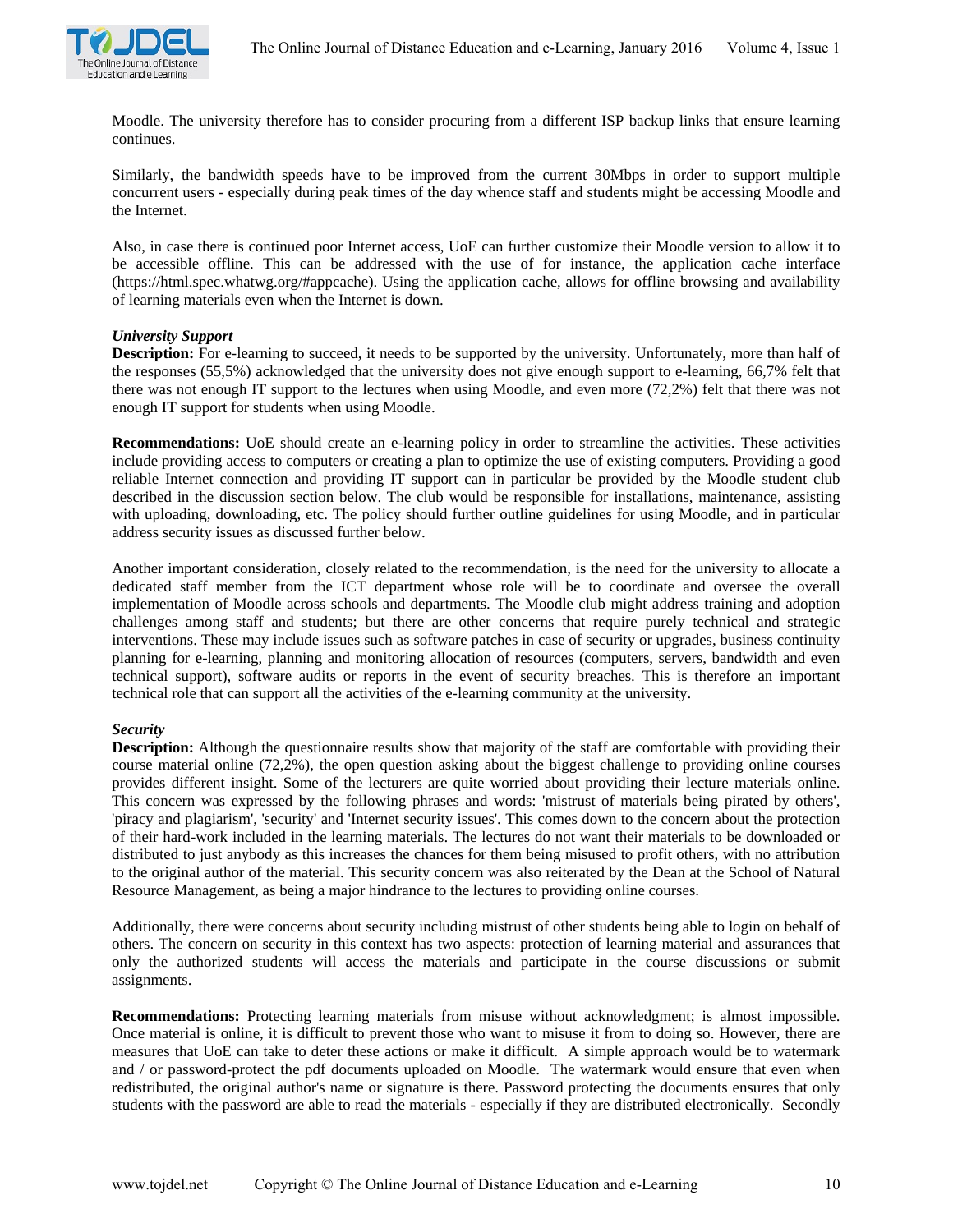

lectures could be encouraged to upload slides using Slideshare (http://www.slideshare.net/) or videos rather than text to deter the efforts; however these methods can disadvantage the students who have slow Internet speeds.

For successful protection of the materials, the students must also be made aware that they should not share the material outside of the school or profit from them in any way. Thus UoE should have in place regulations and guidelines mandating the use of Moodle, for instance, by including copyright clauses in the course syllabus and Moodle course pages. The clauses should state that lecturers hold copyright to the course materials they create and, as a result, students are not allowed to reproduce, distribute, or publicly post their course materials without express faculty permission. This can be aligned to an e-learning policy.

In addition, because technology such as biometric access can be quite expensive, access to course content should be restricted to university students who are enrolled at UoE. That means integrating the registration system with Moodle. This capability will also give the staff the security that only their students have access and the staff can also be trained to add students whom they want. Moreover, the students should be held accountable for their accounts, and not allow other students to login on their behalf. The dire consequences of misusing Moodle should be stipulated in the policy.

### **Motivation**

**Description:** 64.7% of the lecturers both strongly agreed and agreed that they were motivated to use Moodle, however when asked whether they would like incentives for using Moodle, an even larger number (55.6% strongly agreed and 22.2% agreed) consented. Thus it seems reasonable to say that the motivation is there but compensation is important for the adoption of Moodle among the lectures. The incentives ought to encourage adoption, integration, and make the lecturers feel ''appreciated'' for creating and updating online course material.

**Recommendations:** The University, when creating the e-learning policy, should take into account that online teaching takes about three times the work load than face-to-face teaching (Robert and Kedrayate, 2011). Th, compensation methods taking into account this added teaching load and time, should be identified. Compensation could include; promotion, tenure offer, or remuneration.

Unfortunately, these compensation methods might require a very bureaucratic process, especially for public educational institutions. Thus, it might be better for UoE to consider other compensation alternatives and business models, for example, adjusting students' fees to include a budget vote-head which is dedicated to administration of e-learning services at UoE.

Figure 2 below summarizes all the challenges and the recommendations discussed above.



**Figure 2**: Challenges and recommendations for e-learning implementation at UoE.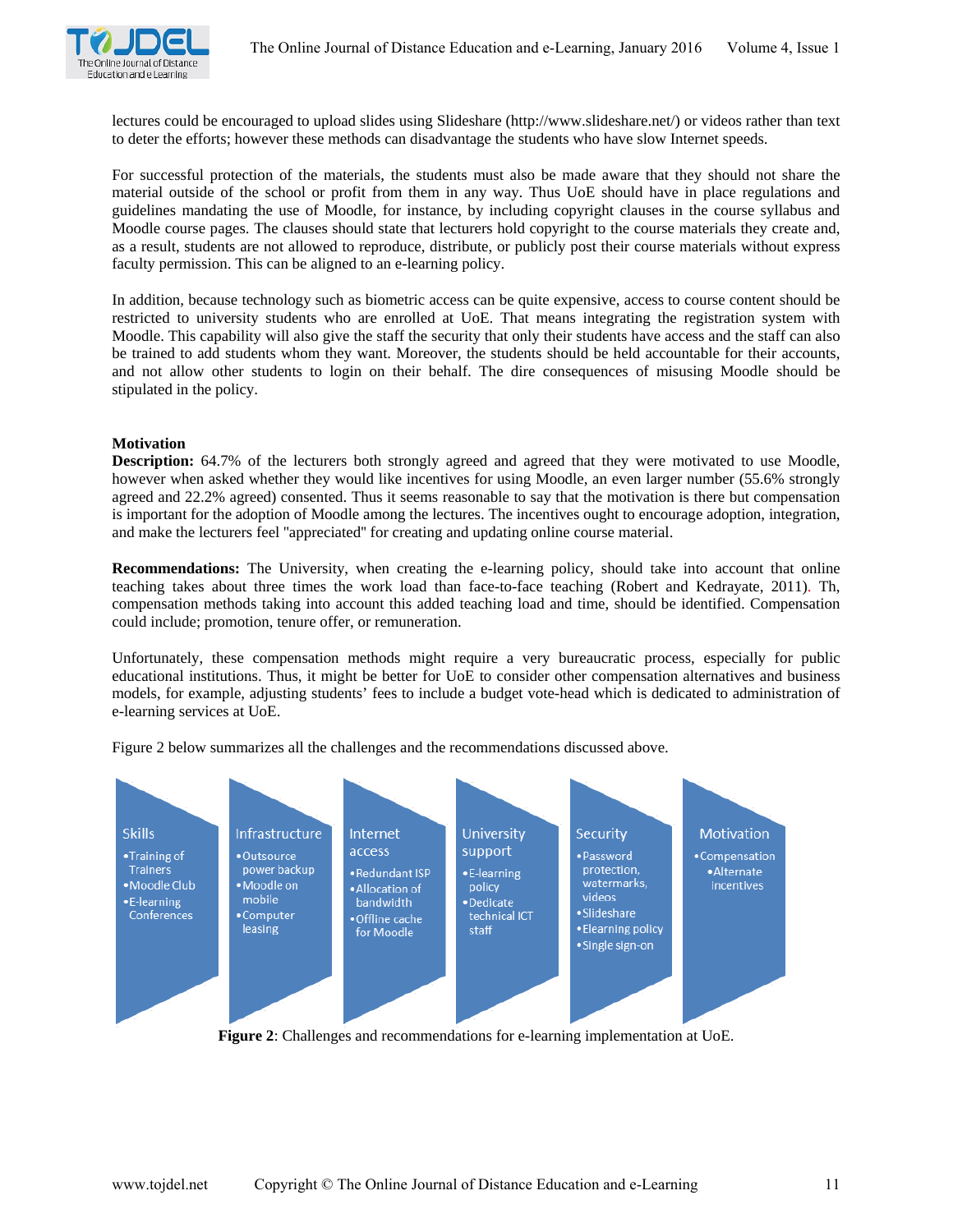

#### **DISCUSSION**

In section above, the barriers impeding the adoption and successful use of e-learning at UoE were identified and discussed. The challenges further inform research and practitioners on the factors that are essential when trying to provide e-learning. Many of the challenges are similar to the ones that have been identified in literature (e.g., Tarus et al., 2015). However, the work presented in this paper differs through the recommendations given to address the challenges. For the discussion, more focus is given on those recommended solutions that require minimal costs and resources to implement for UoE. Optimizing the use of existing resources would yield faster results than trying to allocate more budgetary resources (which might not be forthcoming upfront). Ultimately however, an e-learning budget and policy are necessary.

#### *Moodle Club*

To address the lack of skills, IT support and security of materials, the set-up of a Moodle club was recommended. The Moodle club is envisioned to be set-up as a special interest student group having the aim of ensuring the effective use of Moodle by both students and lecturers at UoE. Having a Moodle club run by skilled students will cost UoE less than if they had to hire an experienced ICT person. It is due to the fact that one professional-person's salary can be used to hire more students who would be tasked with 1) providing assistance and technical support to students and lecturers, 2) promote the utilization of Moodle for the courses offered by UoE, and 3) provide assistance in the development of learning material and subsequent dissemination.

The duties of the club will include providing:

- i. Training and support: the club will be mandated with providing training sessions and user support on Moodle to both students and lectures. For instance, the club will assist lectures and students access functions and resources when requested. In addition, the students will also facilitate access and supervision of existing computer labs.
- ii. Technical: members with technical skills/experience who will handle the technical aspects of the Moodle platform such as upgrades, maintenance, and performance tweaks, among others.
- iii. Research and material development: the club will provide a service for material development when requested. This could be to transfer learning materials to digital format, organizing and formatting the materials for online use, among others. In particular, they will investigate how they can protect the copyright of the material, for instance password protect them. In addition, the club will periodically and purposefully engage with students and teaching staff with a view of improving or providing suggestions for improvement of the e-learning services and experiences through obtaining feedback in areas such as; quality, contexts, content, pedagogy, infrastructure, among others.

The supervision and support for Moodle Club will be provided by those UoE lectures who have participated in training (such as those identified in the Methodology section) as 'champions' of Moodle as well as the dedicated ICT staff members. The supervisors will also be responsible for bridging and ensuring effective communication between other lecturers and club members.

The sustainability of the club can be ensured through its structuring - each year, new students will be absorbed into the club and trained to ensure continuity of the club. Moreover, external funding will be actively sought to supplement remuneration of the participating students as well as acquisition resources on need basis.

#### *Mobile Version of Moodle*

Infrastructure, lack of computers and limited access to existing computers was another major impediment to effective use of Moodle. In Kenya however, there is a proliferation of smart phones, tablets and mobile Internet access. According to the Communications Authority of Kenya (CAK), as at the end quarter 1 of 2014, 99% of Internet access was from a mobile device (that is, a phone, modem or tablet); it represents a penetration of about 13.1 million out of 13.3 million Internet subscriptions in Kenya (CAK Quarterly Statistics Report, 2014).

Moodle has an official mobile application for Android, iOS, and Windows Phone 8.1 that is freely available for download. The app allows convenient access to Moodle sites, with access to course content, contacts and ability to view discussion. Having a mobile version additionally allows access to Moodle for students and lectures at home.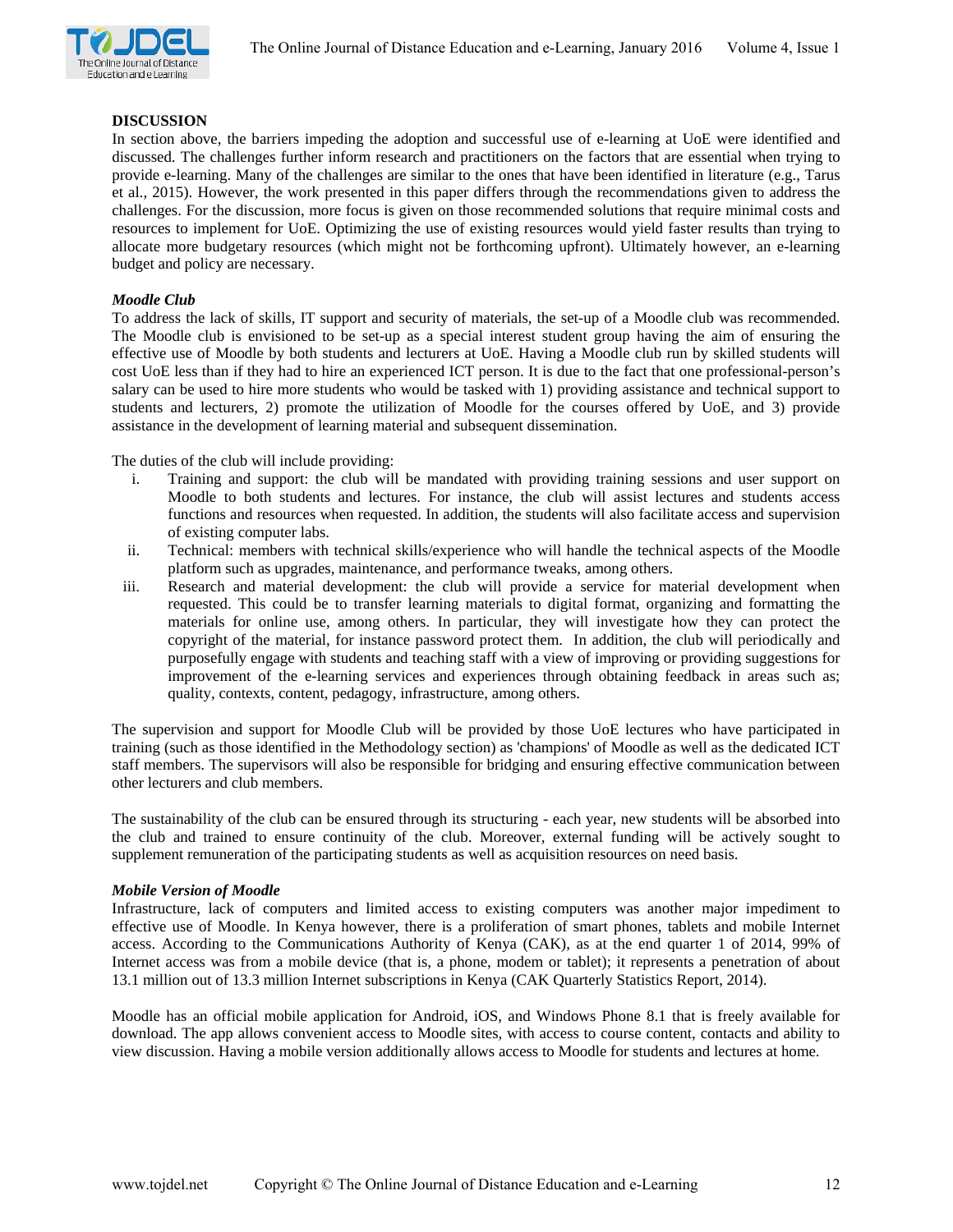

To accomplish this, UoE has to activate the Moodle site to allow the site to be available on mobile devices.

#### *Offline Moodle Option*

Having Moodle also available offline is an attractive option for UoE considering the Internet access challenge that they currently have. This work's suggestion is for UoE to implement an application caching mechanism for browsers that access UoE Moodle server. The application cache mechanism creates a cache manifest file which allows web-based applications to run offline. A developer or even a member of the Moodle club can be hired to implement this, and they would need to specify resources that the browser should cache and make available to offline users.

Besides offline browsing which is useful for the lectures and students, the application cache has the following benefits (Mozilla, 2014):

- i. Increased speeds cached resources load faster improving also the user experience.
- ii. Reduced server load the browser will only download update/change resources from the server.

#### **CONCLUSIONS**

In order to efficiently provide online courses, certain resources and support structures are required to be in place. This work showed that there are specifically six major factors that pose the biggest barriers to the provision of online courses at a Kenyan public university. By analyzing and understanding each of the challenges, practical solutions to address them were recommended. In particular, this work focused and delved deeper into those recommendations that would easily be integrated into the organizational structure at the University of Eldoret and especially be within the budget constraints. Such detailed solutions are lacking in previous related works. Tentative to the success of the recommended solutions at the University of Eldoret, they are planned to be extended to other universities that have a similar setting.

The researchers recognize that in the short- to mid-term, the recommended solutions will need to be extended from a baseline to actual implementation and monitoring of their success in the university setting. It is expected that most will have a positive impact, for instance the three solutions discussed in the discussion section, while others will need more inputs and resources. The long-term goal is that this study will inform the conceptualization of a practical framework which can form as the basis for implementation of e-learning at public universities in Kenya. For the framework, there is a plan to also investigate student's views and concerns towards e-learning. As stakeholders of elearning, their perspective is important in providing a more holistic solutions and framework.

#### **ACKNOWLEGDMENTS**

This work was supported by the Ministry of Foreign Affairs of Finland.

#### **REFERENCES**

Amiel T., & Reeves, T. C. (2008). Design-based research and educational technology: Rethinking technology and the research agenda. *Educational Technology and Society*, 11(4):29-40.

Birch, D., & Burnett, B. (2009). Bringing academics on board: Encouraging wide diffusion of e-learning environments. *Australasian Journal of Educational Technology*, 25(1):117-134.

Browne, T., Hewitt, R., Jenkins, M., & Walker, R. (2008). *Survey of Technology Enhanced Learning for Higher Education in the UK.* Universities and Colleges Information Systems Association, Oxford, UK.

CAK (2014). Quarterly Sector Statistics Report: 3rd Quarter 2013/2014 (January – March 2014).

Etiegni, L. (2014). Role of ICT in e-learning at the University of Eldoret, Kenya. [Online] https://wiki.uef. /x/jSMqAg, [Accessed 11 July, 2015]